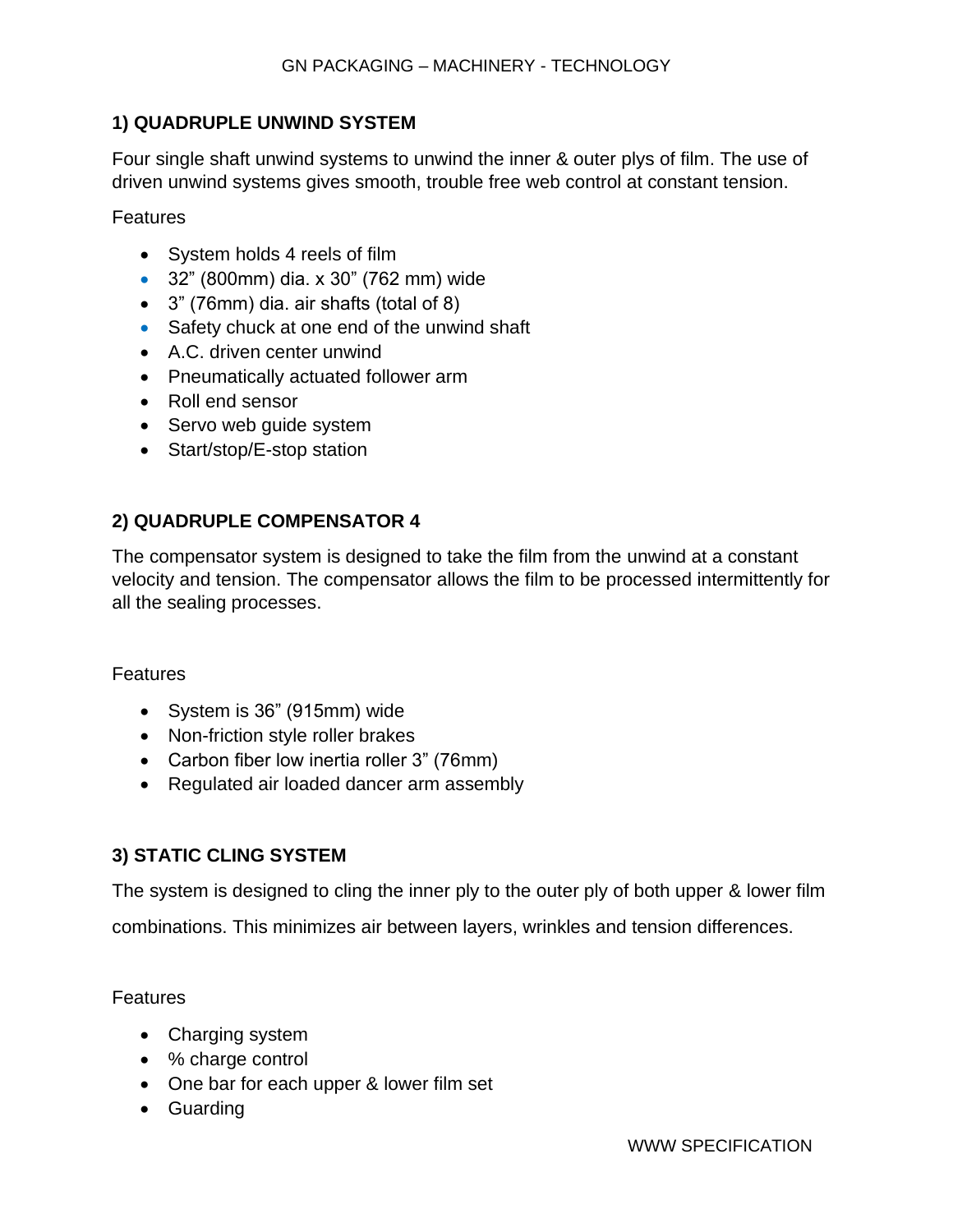- Air web spreader assembly
- Web spreader system for both upper and lower web sets

## **4) ENTRY DRAW ROLLER**

Driven by its own independent servo drive supplies the web to the intermittent sealing section. The servo allows the operator to control the tension in the web at the insertion. By controlling tensions the web is flatter and moves more accurately for greatly reduced deviation of spout to seal dimension.

### Features

- A.C. independent servo drive
- Gear driven draw rollers
- Pneumatically loaded rubber nip roller for upper web and lower web sets
- Web tension control from PLC input
- LH and RH and center air control
- $\frac{1}{2}$ " lift

## **5) WEB STEERING/SPREADER**

One independent pneumatic electric web steering unit is supplied to help track off gauge films on narrow web, which may wander.

Features

- Easy side to side positioning with locator scale
- Open and closed air switch
- 1 system supplied
- Film edge sensor

## **6) INDEPENDENT HOLE PUNCH**

One hole punch station with shark tooth cutters. Our punch system allows for quick changeover of punches.

- System moves in repeat with insertion system Independent across web adjustment
- Vacuum draw off
- Punch: sizes as per sign off drawing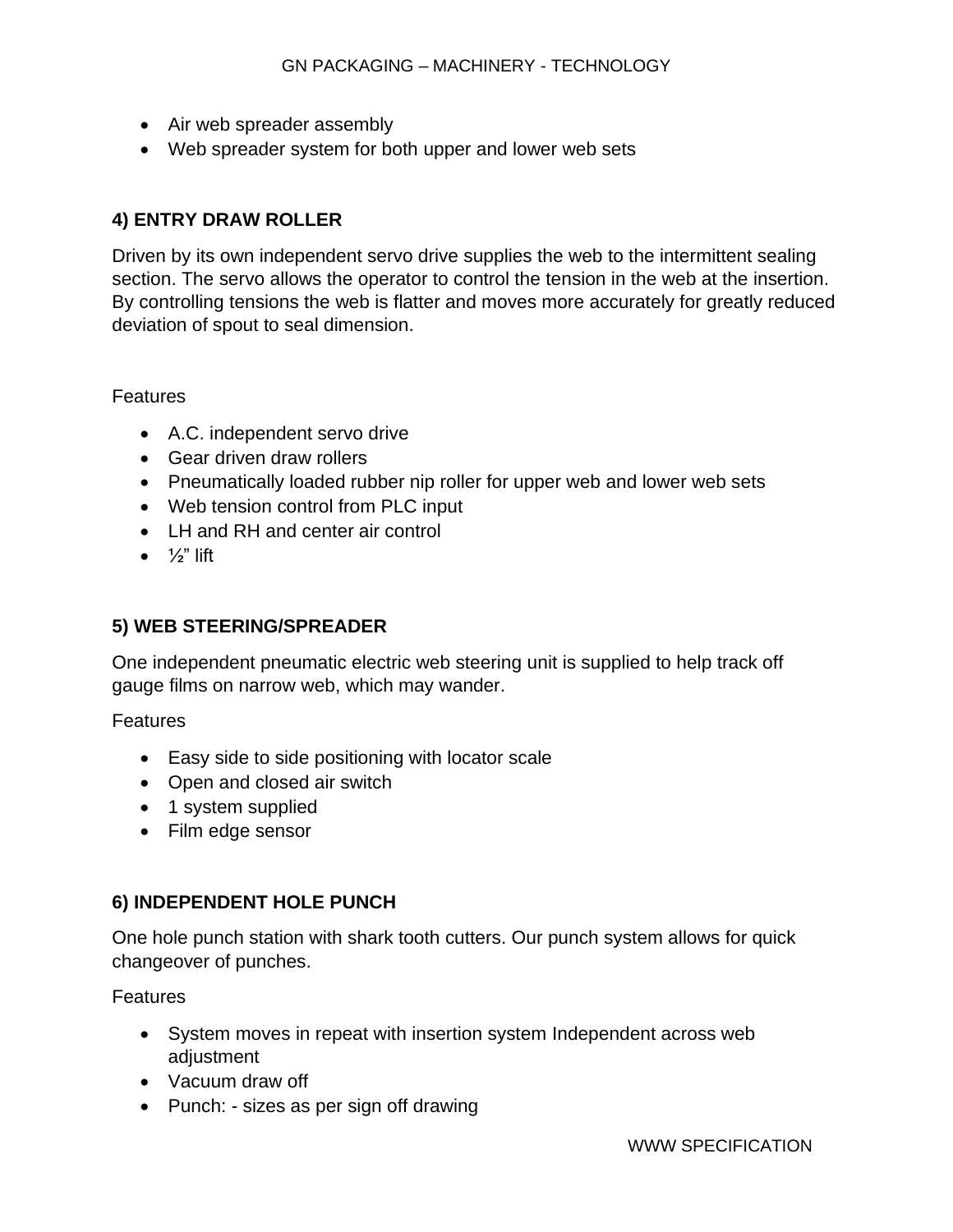- Two independent punches
- 1 punch sizes supplied

## **7) VALVE INSERTION SYSTEM**

The system includes one unit for single lane production. Mounted on structural steel X-Y frames with manual adjustment. Our systems allow for a manual insert of the fitment to maintain endless production with no scrap.

**Features** 

- One complete vibratory bowl system feeding 1 insertion stations
- Direct table lift
- 1 elevator style hopper
- 1 vibrator spout feeder
- Linear spout feed with low alarm
- Teflon changeout cassette for spout seal
- Individual seal parameter adjustment via PLC
- Automatic valve body insertion sensor
- Lower support belts
- Micro adjust seal head 1 cm
- Scales on decks
- Change sets (1 total)

## **8)** *OPTIONAL -* **AUTOMATIC CAPPER SYSTEM**

The system includes one complete systems for one line production. Mounted on structural steel X-Y frames with manual adjustment. Both systems to be mounted to the machine on a common base.

Features elevator style hopper with exchange system Vibratory spout feeders 1 bowl -

- 360° orientation
- Air blow off
- Improved escapement system
- Matches speed of insertion
- Gripper parts are Delrin (plastic) to avoid damage to parts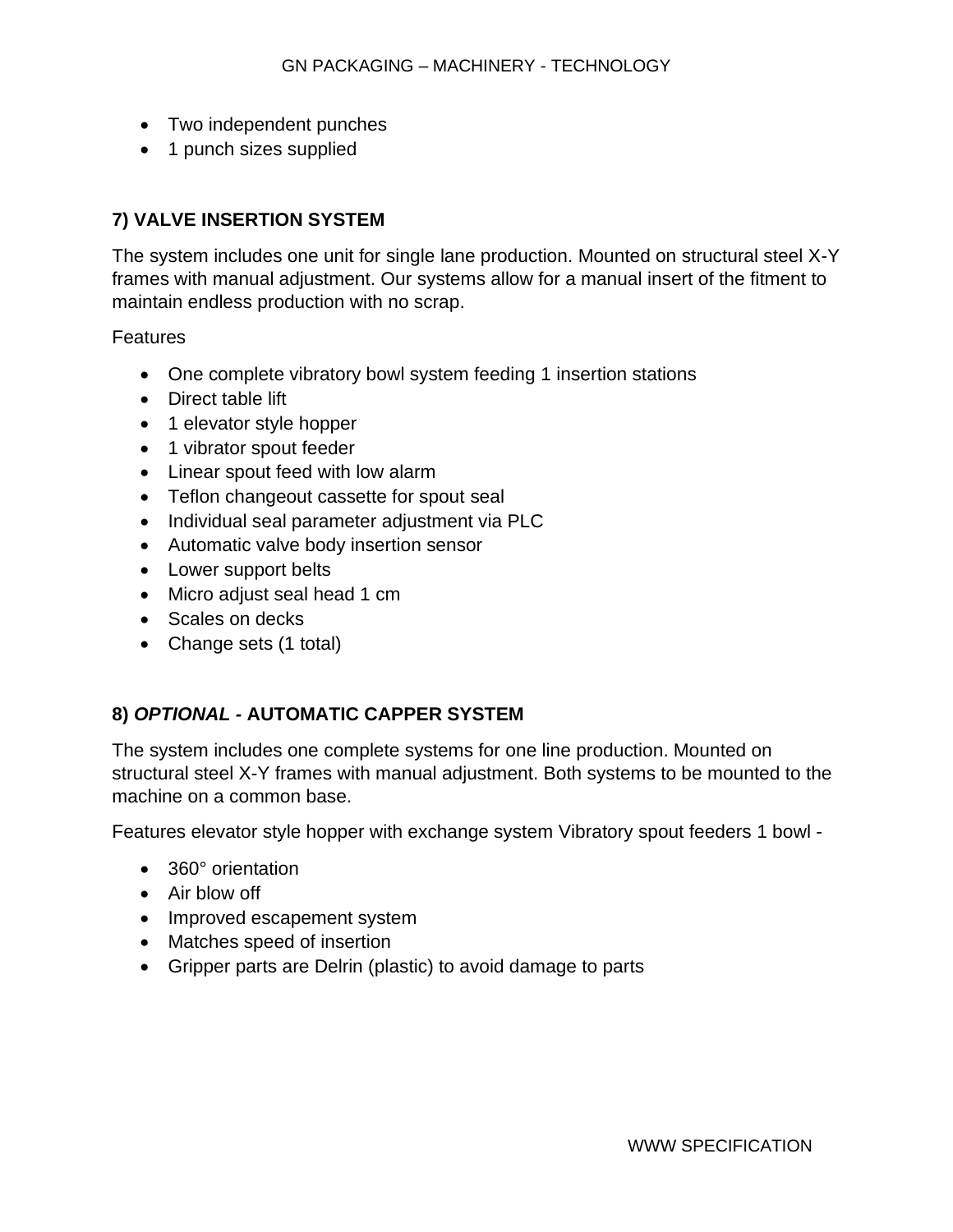### **9) WEB STEERING/SPREADER**

One independent pneumatic electric web steering unit is supplied to help track off gauge films on narrow web, which may wander.

#### Features

- Easy side to side positioning with locator scale
- Open and closed air switch
- 1 system supplied
- Film edge sensor

### **10) LONGITUDINAL SEALING STATIONS**

This machine is equipped with three longitudinal seal bars.

#### Features

- 3 seal bars
- Seal side to side adjustment via acme screw
- Synchronize linkage
- Upper and lower seal include fixed lift 3" (76mm)
- Independent parameter adjustment via PLC for each bar
- 24" (600mm) long seal bars
- PE option includes air blast cooling with regulation
- Belt style support/stripper
- Single hit sealing option
- Quick clip change insert system
- One complete set of metal to rubber inserts only
- See option section for inserts upper only

### **11) WEB STEERING/SPREADER**

One independent pneumatic electric web steering unit is supplied to help track off gauge films on narrow web, which may wander.

- Easy side to side positioning with locator scale
- Open and closed air switch
- 1 system supplied
- Film edge sensor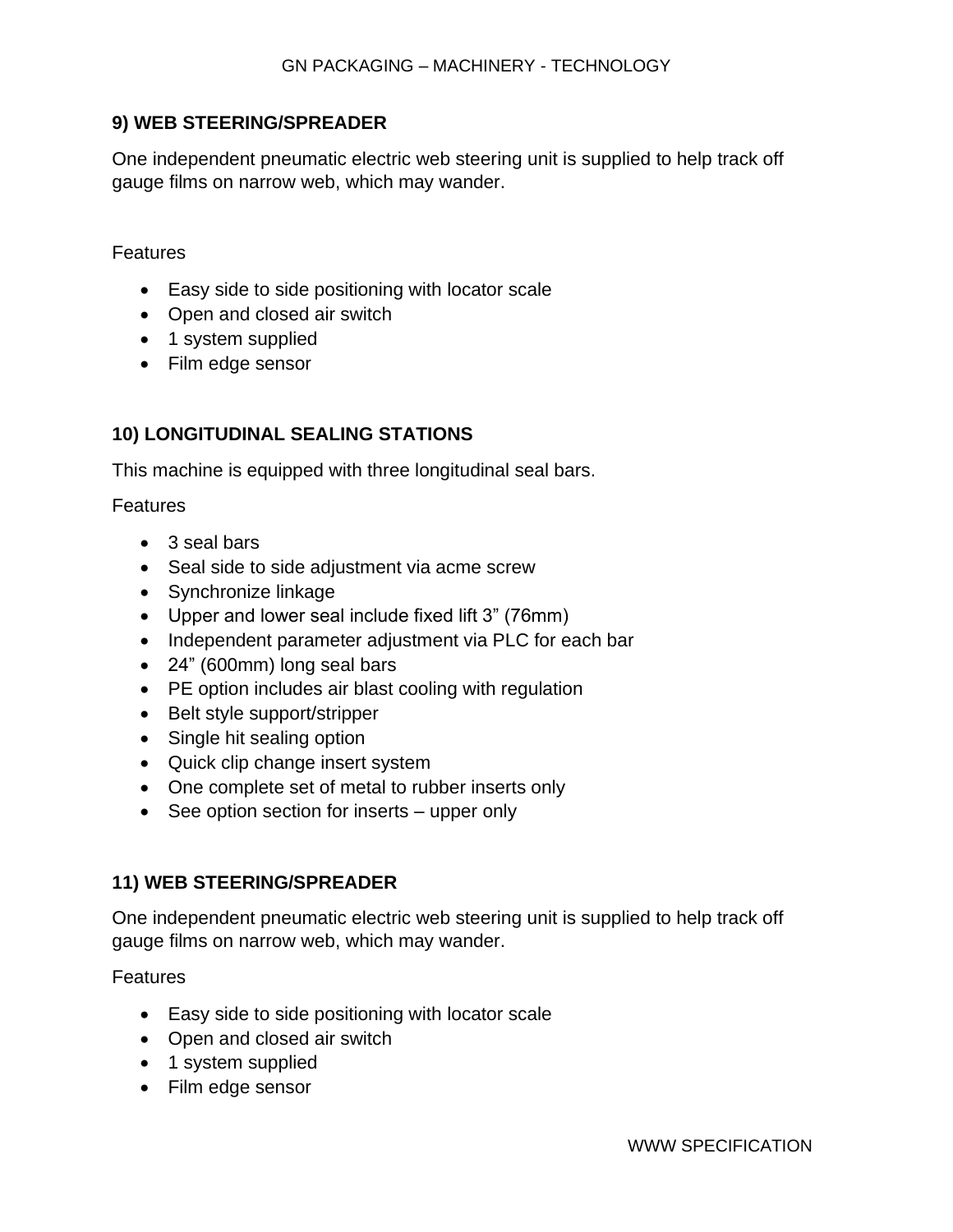### **12) MID DRAW ROLLER**

Driven by its own independent servo drive supplies the film to the transverse sealing section. The servo allows the operator to control the tension in the film. By controlling the tension cross seal stretch is all but eliminated.

Features

- A.C. independent servo drive
- Air loaded upper draw roller with LH, RH & center control
- Gear driven upper
- Web tension control from PLC input
- Adjustable large dia. upper wheels complete with scale for setup

### **13) WEB STEERING/SPREADER**

One independent pneumatic electric web steering unit is supplied to help track off gauge films on narrow web, which may wander.

### Features

- Easy side to side positioning with locator scale
- Open and closed air switch
- Film edge sensor
- Attached to transverse sealing system

## **14) CROSS SEAL STATION**

This machine includes one cross sealing station. The design overcomes all the problems associated with the production of PE film structures.

- Repeat adjustment with pneumatic position locks
- Independent parameter adjustment via PLC
- Impulse seal top only
- 36" wide sealing bars
- Synchronizing linkage
- Upper and lower bars have fixed lift 76mm
- Web clamp for PE film structures
- Air blast cooling with regulation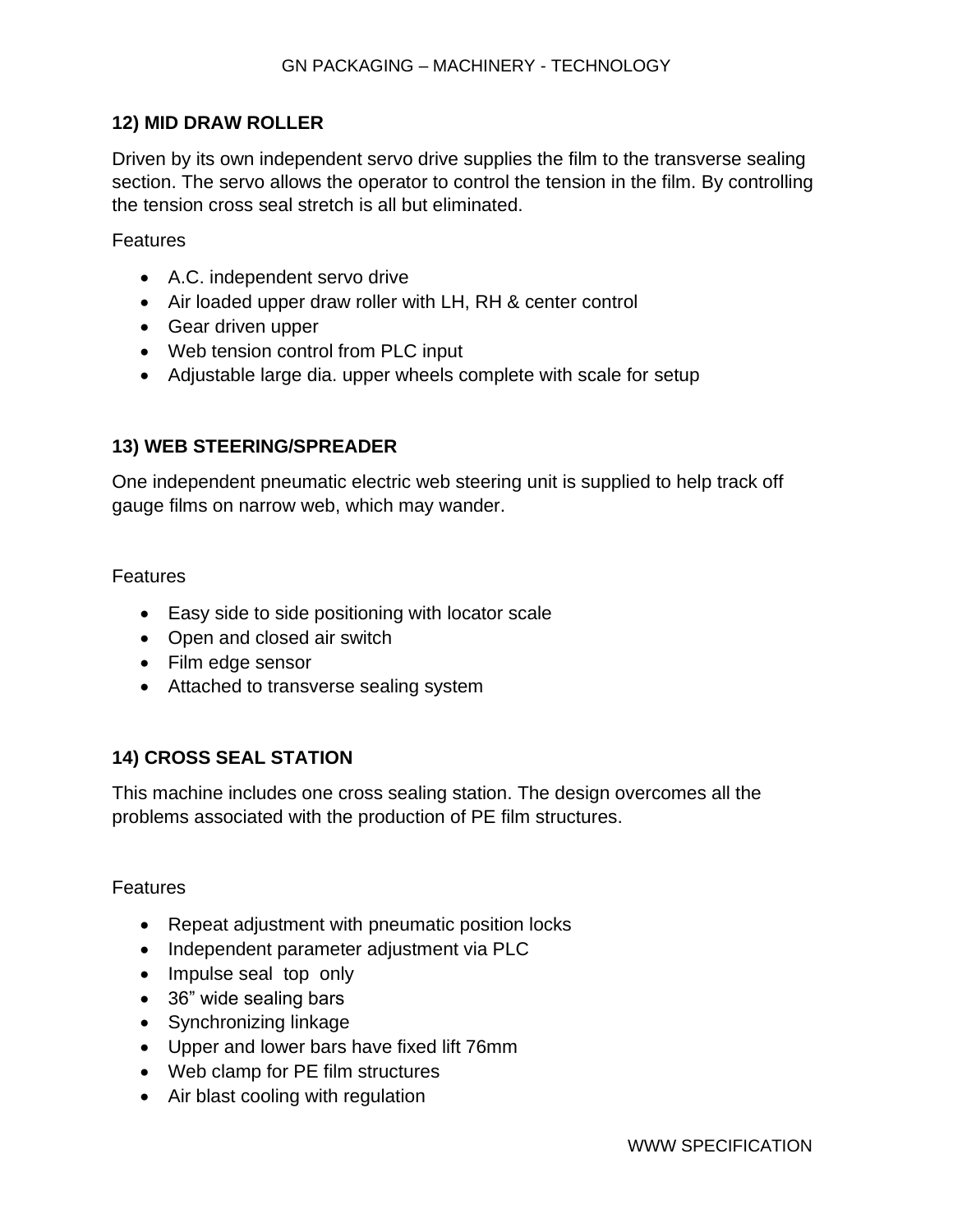### **15) EXIT DRAW ROLLERS**

Driven via an independent A.C. servo the final draw roller accurately moves the film to the cutoff or serration.

**Features** 

- A.C. independent servo c/w brake
- Air loaded upper draw roller with LH, RH and center control
- Gear driven upper
- Web jam-up detector system with adjustable fingers
- Two high powered static bars (Haug)
- Adjustable large dia. upper wheels complete with scale for setup

## **16) ROTARY SERRATING/CUTOFF SYSTEM**

This unit is used in the production of endless pouches. The tear strength is adjusted via change out wheels. By changing the wheel clean cutoff pouches can be produced.

Features

- Pneumatic linear cylinder drive
- 3 blades supplied (customer to supply gap size required)
- Adjustable web width via proximity limits
- Shock absorbers
- Quick change blade system

## **17) INDEXER DELIVERY**

System allows pouches to be shingled. It also can be run in a continuous mode while producing endless web product.

- Adjustable speed control
- A.C. driven belt
- Independent timers via PLC
- Jog, shingle control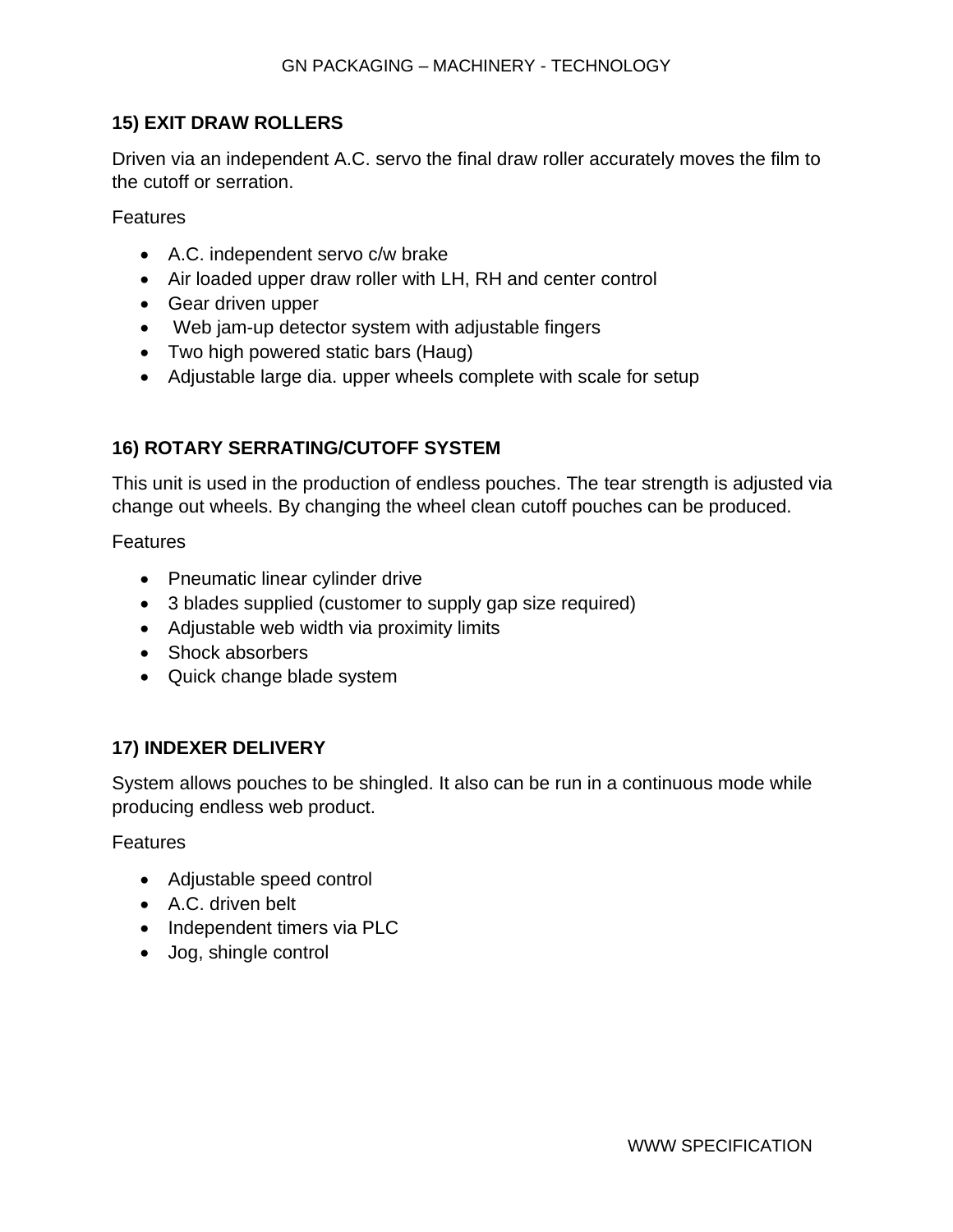#### **18) CE GUARDING**

Machine is interlocked with light curtain guarding full length of the sealing system.

#### **Features**

• CE guarding standard

### **21) CONTROL SYSTEM**

GN has adopted a very simple control philosophy which allows for on the fly adjustment to all crucial parameters. Job retrieval and custom skip are standard features.

- PLC
- Touch screen interface on remote arm (1 main & 1 insertion/capper)
- On the fly adjustment
- Triple servo control for web tension
- Custom skip
- Job storage/recall
- PLC control all parameters
- Full documentation of all programs
- Message center alarm & fault display
- Heat control (PLC/screen)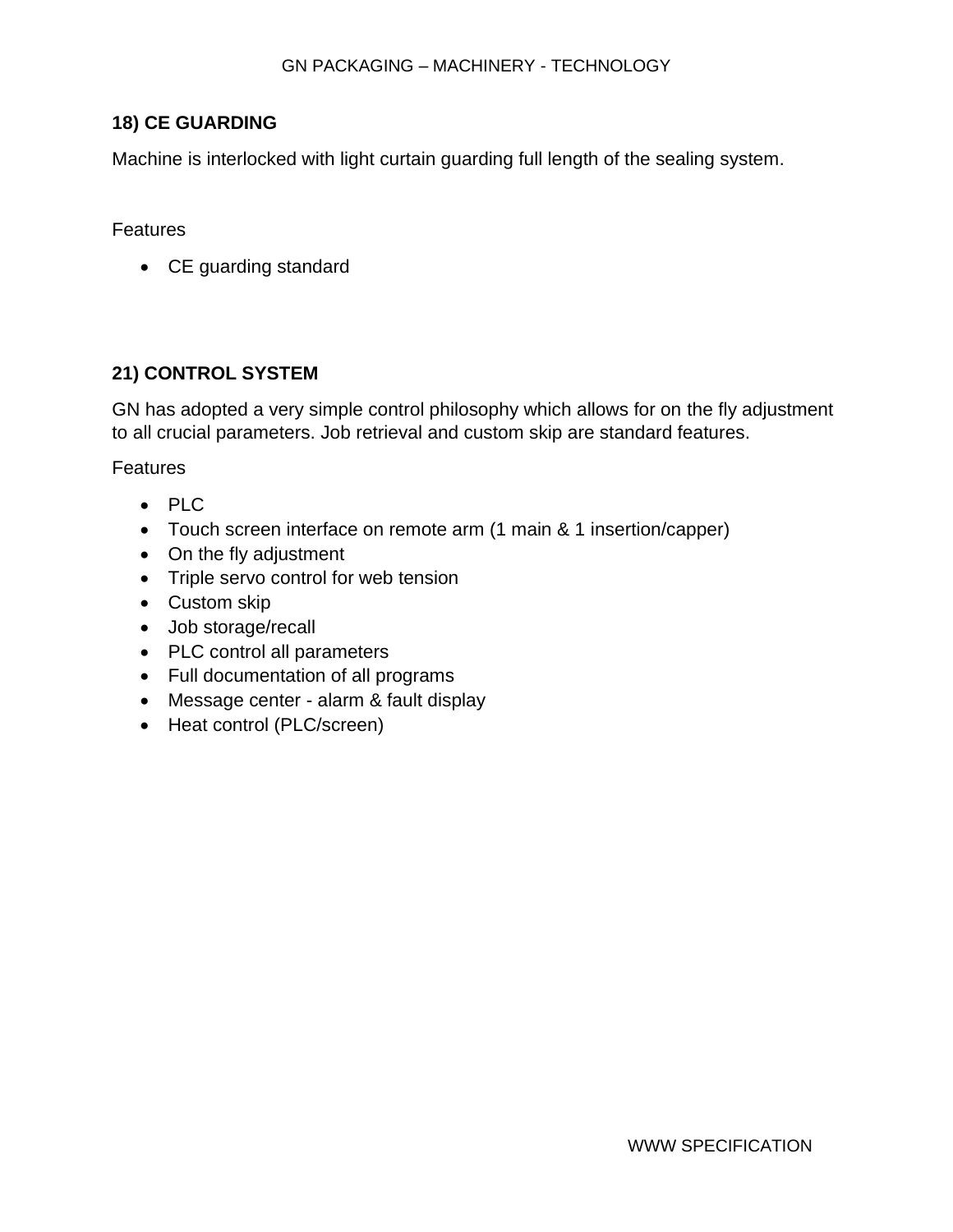#### GN PACKAGING – MACHINERY - TECHNOLOGY

#### **19) MACHINE COLORS – OPTION**

GN White – RAL #9003

GN Beige – RAL #7032

If another colour is required – please specify the colour and the RAL  $#$ 

Note: Customer to specify prior to order confirmation.

### **20) SPECIALS**

ESTIMATED - Maximum footprint 16m x 4m

Spare parts package - outstanding to be reviewed from GN detailed list with spare part, included to a value of

OPTIONS: Should any of these options be required please consult your technical sales

representative for explanation and pricing.

1. Spare inserts for longitudinal seal bars – upper bar only – beneficial on films with narrow seal window and poly film

Removes the overlap seal issue

### **TECHNICAL SPECIFICATIONS:**

Max. web width: 36"

Min. size: 8" x 10"

Max. single draw: 33"

Max. draw with optional skip: 92" (2336mm)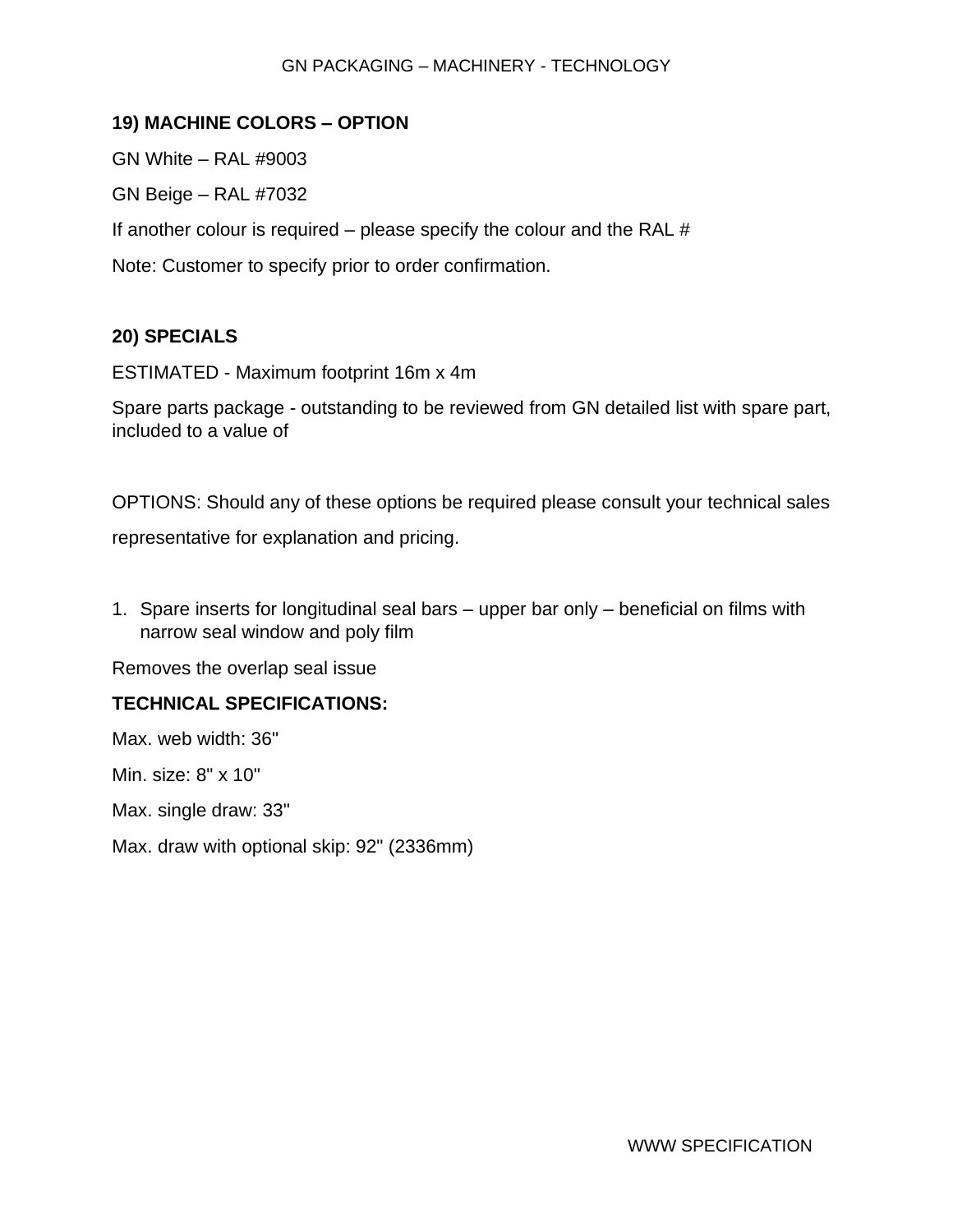### **PRODUCTION OUTPUT:**

Actual production speed is dependent on type, quality and thickness of material used. It is expected that consistent, good quality, lay flat material will be supplied to achieve the maximum cycle rates achievable on this unit quoted. Samples of product and/or film expected to be produced/run on the configured machine must be supplied to GN prior to order confirmation.

#### **ELECTRICAL SUPPLY:**

A 3 phase isolation transformer is included with the machine. Primary voltage of the transformer is the customer supplied voltage.

Customer supplied voltage – 380/220 (3 ph) – Must be approved

GN machines are equipped with a non fused electrical disconnect. Any fused disconnects required by local electrical codes are the full responsibility of the purchaser and are not supplied by GN.

### **PRINT REGISTRATION:**

Machinery operates more efficiently with tight tolerance, print variation 1/32" (.75mm) per 24" (600mm) is acceptable.

AIR CONSUMPTION:

Minimum 100 psi, 6.87 bar (Consumption is based on the final machine configuration).

WATER CONSUMPTION:

15 litres/minute. NOTE: WATER MUST NOT BE BELOW DEW POINT

GUARANTEES SECTION

Cycle Rate

Based on this machine configuration GN  $20 - 24$  cuts per minute ( $40 - 480$  bags per minute )

**TIME OF SHIPMENT:** --------------------------------------------------------------------------

WARRANTY: Per attached Terms and Conditions, except extended guarantee for 12 months

### **INSTALLATION AND INSTRUCTION:**

No charge for up to 80 hours of service technician's 'on site' time. Travel time

WWW SPECIFICATION